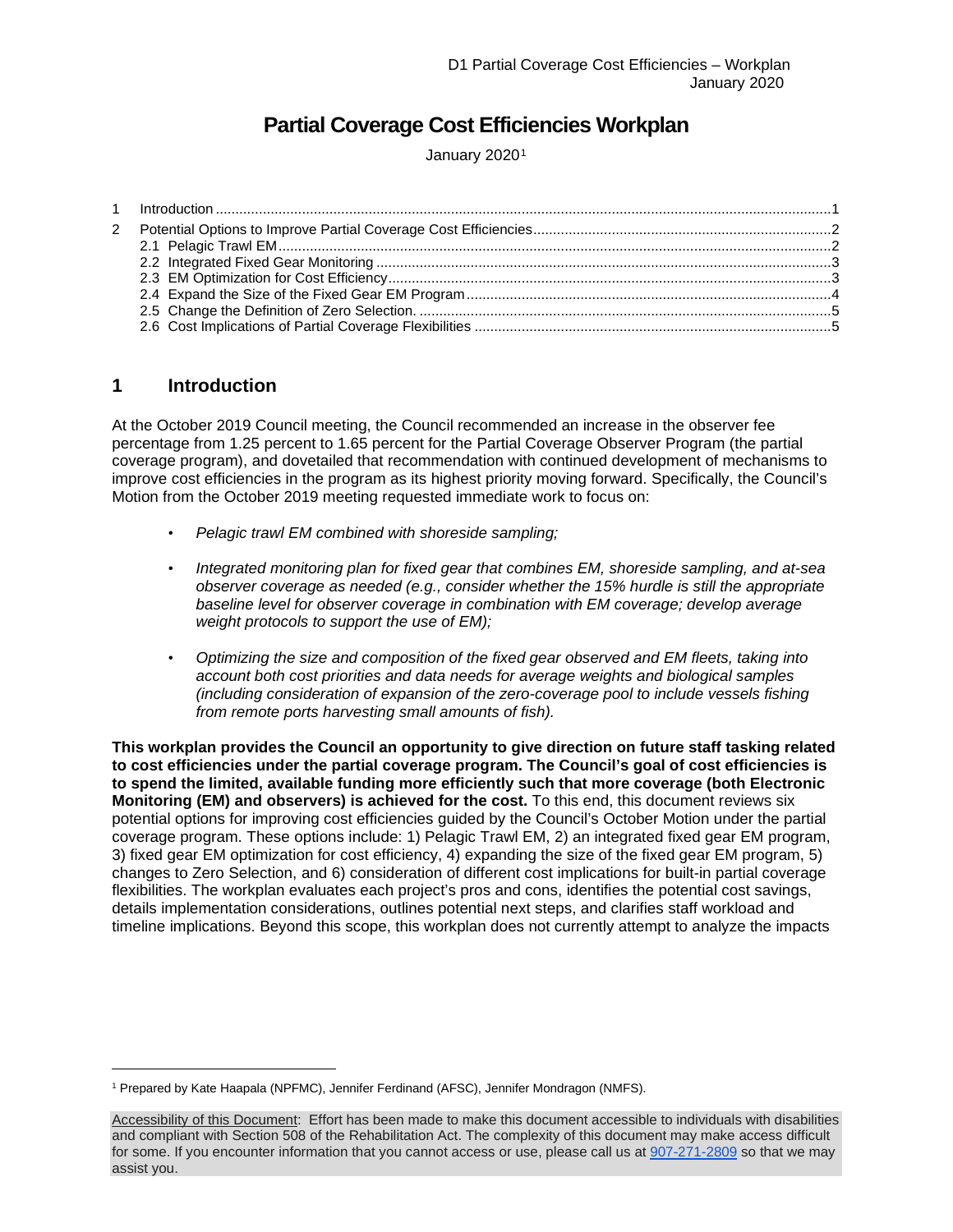of any potential option on fishermen, managers, or data users (stock assessments and scientific research, catch accounting and inseason management).

## <span id="page-1-0"></span>**2 Potential Options to Improve Partial Coverage Cost Efficiencies**

This section expands on six potential options for cost efficiencies. Table 1 highlights how each project could impact the Council's Monitoring Objectives for the Observer Program, its potential for cost savings, and some pros and cons. Table 2 contains information on the current status, next steps, and staffing needs for each potential project.

<span id="page-1-1"></span>**2.1 Pelagic Trawl EM:** The Council has taken action to make the Pelagic Trawl EM Exempted Fishing Permit (EFP) a priority under the partial coverage program for 2020. **The trawl EM EFP seeks to improve cost efficiencies by reducing monitoring costs through a combination of at-sea EM systems and shoreside observing.** Key project goals include providing PSC counts at a lower cost than at-sea observers while also reducing the observer effect.

NMFS approved a pelagic trawl EM EFP application in 2019 for the 2020 and 2021 fishing years. For 2020, 49 catcher vessels and nine tenders are expected to participate in the EFP throughout both the Bering Sea and Gulf of Alaska (GOA). Vessels fishing under the trawl EM EFP will be placed in the trawl EM trip-selection pool and carry EM systems in lieu of observers (100% at-sea EM; plus 30% shoreside monitoring in GOA or 100% shoreside monitoring in the Bering Sea). EM is being used aboard participating pelagic trawl Pollock catcher vessels to verify no-to-low discard. Because the pelagic trawl Pollock fishery has very low bycatch, minimal sorting of catch at-sea, and very low levels of at-sea discard, the project will test the model of replacing at-sea observers with shoreside observers to sample catch at the trip level.

It is possible that pelagic trawl EM could be a component of a more cost effective partial coverage program through the EFP's duration and into the future. EM equipment can verify retention, and when coupled with shoreside observers, improve salmon counts and accomplish biological sampling, potentially reduce monitoring costs and improve the quality of data. **Cost savings from trawl EM could support higher selection rates for coverage in other selection categories for the partial coverage program.** However, there are EM deployment and review costs and the actual cost of a shoreside sampling program for pelagic trawl EM is currently unknown.

It is possible that the shoreside component for the pelagic trawl EM EFP could have valuable "lessons learned" for the fixed gear EM program with respect to developing a shoreside sampling component to better integrate EM data alongside at-sea observer data. However, these potential lessons may not be fully transferable to the fixed gear EM fleet. The trawl and fixed gear fleets have important distinctions that could affect potential cost savings for a shoreside component, including the number of vessels operating in each sector, the number of trips taken, the number of geographically dispersed ports that receive deliveries, and different catch handling practices – including at sea discard in the fixed gear fleet. Staff have not been tasked to explore the feasibility or cost of a shoreside sampling program for fixed gear EM in comparison to trawl EM. This would require tasking staff for a scoping paper and cost analysis.

**Currently, the pelagic trawl EM EFP requires significant staff resources because implementation for the pelagic trawl EM EFP began in January 2020.** Next steps for this project include evaluation of EFP data and continued monitoring by the EM Trawl Committee. This EFP constitutes an extensive amount of staff workload and effort, particularly throughout 2020, though it is possible to expect more moderate staff resources in 2021.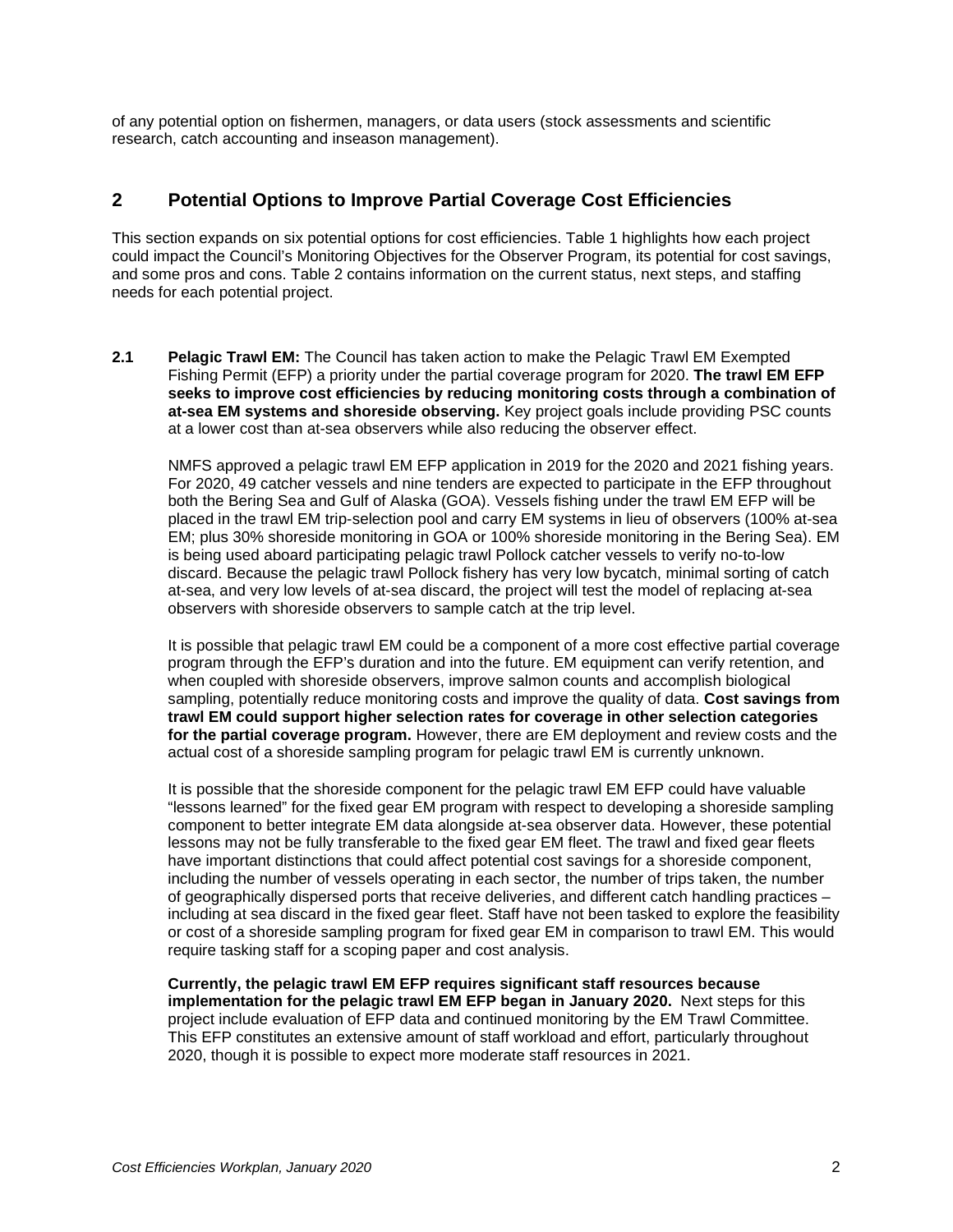<span id="page-2-0"></span>**2.2 Integrated Fixed Gear Monitoring:** The Council took final action to establish EM as a part of the North Pacific Observer Program in December 2016, and has worked to integrate EM into the established Observer Program process by which the Council and NMFS can annually determine the best monitoring tool for the Alaska fixed gear fisheries, in the Observer Annual Deployment Plan (ADP). **The fixed gear EM program has the potential to improve cost efficiencies to the partial coverage program by providing catch estimation data at a lower cost than at-sea observers.** Although the cost of installing EM equipment on vessels is relatively high, vessels that remain in the program may be able to produce data for multiple years at lower monitoring costs. The primary post-installation costs for EM include maintenance, licensing, and data review.

To improve the program-wide, per-day cost of monitoring under the partial coverage program, the Council could consider action towards integrating fixed gear EM data. This could potentially free up more at-sea observer days, if EM integration achieves a higher selection rate with a lower daily cost. **Integrating fixed gear EM data to count towards achieving the 15% baseline selection rate across all strata to address coverage needs for catch accounting purposes and stock assessment would require staff to be tasked for an analysis on how to get average species weight data for catch and bycatch accounting and how to accomplish biological sampling to support stock assessment.** This is because fixed gar EM only provides data on encounter rates and numeric catch accounting.

In March 2019, the Partial Coverage Subgroup agreed a preferred first step towards EM integration could be to leverage the current efforts on developing EM under the Pelagic Trawl EM EFP and the work done by the Trawl EM Committee (March 2019 Subgroup meeting). Specifically, the Partial Coverage Subgroup wanted to explore if it is possible to shift the fixed gear partial coverage fisheries into a system that primarily relies on EM and is supported by shoreside observers/port sampling. A shoreside sampling component may reduce the per-day cost (e.g., by reducing observer travel costs for at sea deployment), depending on the contract cost for shoreside deployment, but there would also be associated EM data review costs, especially as the pot-vessel fleet expands.

There are uncertainties for the cost savings of developing a shoreside sampling component for fixed gear EM, and it is possible that a shoreside component may not cost less than deploying observers at-sea. In addition, unless there is full retention in the fixed gear fleet (by a reference fleet or other solution), the biological sampling at shoreside facilities would be for limited species and would be size biased to only market-sized fish. There may also be biases associated with the shoreside sampling of full retention trips, as a vessel's hold size, in combination with the effort related to retaining species that are typically discarded, may influence other behaviors of fishermen on full retention trips, such as where they fish and for how long. The amount of fisherydependent biological data, such as weight information, collected by at-sea observers will likely decrease in proportion to the number of eligible partial coverage vessels that transition towards EM use. As such, this option could also have implications for stock assessment data as the biological sampling shoreside would be for limited species and would be size biased to only market-sized fish (e.g., no sampling of discards).

To move EM integration forward, the Council could task staff to work on conducting a feasibility assessment for using shoreside data to provide proxy weights for EM discard counts, conduct a gap analysis of the level of at-sea sampling that would be necessary to achieve data needs, and to better understand the options for contracting a shoreside program. Once the costs and data needs are fully understood, the Council and the agency could evaluate different pathways for integrating EM data. This would require extensive staff resources and beginning this work in the immediate future would require directing staff away from work on the trawl EM EFP.

<span id="page-2-1"></span>**2.3 EM Optimization for Cost Efficiency:** There are opportunities for cost savings under the fixed gear EM program by optimizing the composition of the EM fleet for cost efficiencies. EM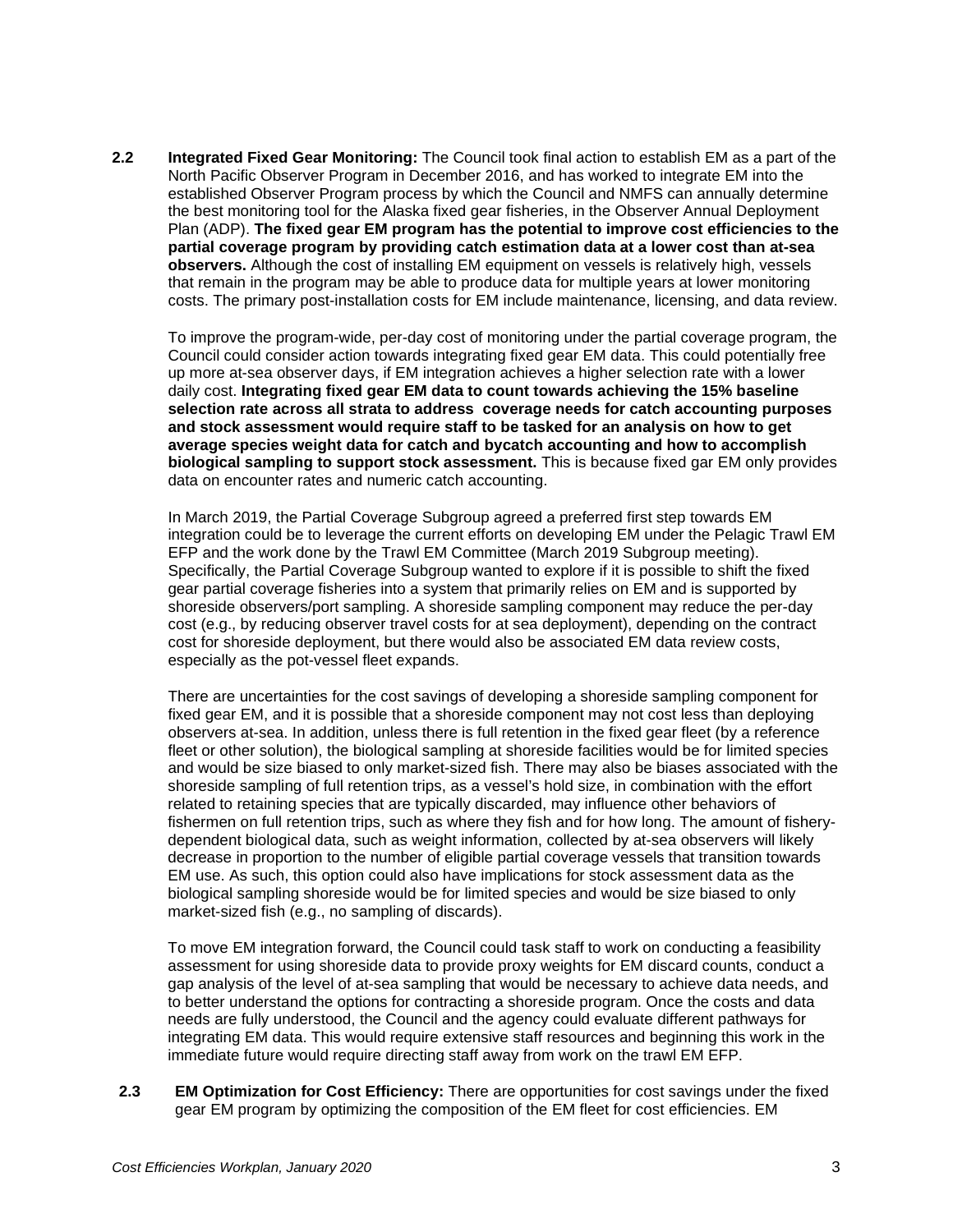optimization changes have the potential to reduce program-wide, per-day costs of monitoring if EM achieves a higher selection rate with a lower daily cost.

When taking action to develop the fixed gear EM program, the Council's problem statement stated:

*"The Council recognize[d] the benefit of having access to an assorted set of monitoring tools in order to be able to balance the need for high-quality data with the costs of monitoring and the ability of fishery participants, particularly those small vessels, to accommodate human observers."[2](#page-3-1)* 

As such, the current fixed gear EM program uses a voluntary design that works to minimize operational impacts for participants, which has been a key component for stakeholder support of EM in the partial coverage program. However, the voluntary programmatic design feature also allows larger vessels capable of carrying an observer, or vessels taking relatively few trips, to opt into the fixed gear EM program. **Optimizing the fixed gear EM program for cost efficiencies would likely entail limiting voluntary participation in the EM program to ensure EM equipment is used cost effectively (for example, not installed on vessels taking very few trips).** Changing this programmatic design feature could potentially reduce program-wide, perday costs of monitoring if EM achieves a higher selection rate with a lower daily cost, but it will also reduce programmatic flexibility and likely impact stakeholder support for the partial coverage program.

Fixed gear EM optimization for cost efficiencies will **require a determination of the relative costs of EM versus observers.** 2018 was the first year of the implemented EM program option for fixed gear vessels under the partial coverage program, which means the costs of the program are not yet perfectly understood. EM costs and deployment of EM on hook and line vessels were evaluated in the 2018 Annual Report (NMFS 2019). EM deployment on pot vessels was still in pre-implementation phase in 2018 as the data were not used for catch accounting in this first year of the regulated program.[3](#page-3-2)

**To move EM optimization for cost efficiencies forward, the Council could task staff to develop a scoping paper that considers: 1) the optimal size and composition of the EM pool; 2) how many vessels are supported by a particular EM service port; 3) the number of trips taken by a vessel annually, as well as the temporal and spatial distribution of those trips; 4) and the longevity of vessels within the EM pool (e.g., does the vessel remain in the pool after their initial installation and socialization into the program?).** Once we have determined what an optimal EM fleet would look like, NMFS could change the criteria in the ADP that determine which vessels are eligible to opt-into EM and the Council could encourage ideal candidates to opt into the EM pool. EM optimization would be an iterative process taking two to three years.

<span id="page-3-0"></span>**2.4 Expand the Size of the Fixed Gear EM Program:** There are potential opportunities for cost savings under the partial coverage observer program by expanding the size of the fixed gear EM pool, which could result in higher selection rates for less cost than the current cost per observer day. This project is related to the previous idea of optimizing the size of the EM pool. However, in this scenario the size of the EM pool would be expanded based solely on any vessel that volunteered to be in the EM pool. In other words, the eligibility for an expanded EM pool would

<span id="page-3-1"></span><sup>2</sup> EM Integration Analysis, Public Review Draft available at:

[https://meetings.npfmc.org/CommentReview/DownloadFile?p=76e243f4-af9f-483a-b30d-](https://meetings.npfmc.org/CommentReview/DownloadFile?p=76e243f4-af9f-483a-b30d-71321c0ed872.pdf&fileName=C9%20EM%20analysis%20Public%20Review%20Draft.pdf)

[<sup>71321</sup>c0ed872.pdf&fileName=C9%20EM%20analysis%20Public%20Review%20Draft.pdf.](https://meetings.npfmc.org/CommentReview/DownloadFile?p=76e243f4-af9f-483a-b30d-71321c0ed872.pdf&fileName=C9%20EM%20analysis%20Public%20Review%20Draft.pdf)

<span id="page-3-2"></span><sup>3</sup> EM deployment in 2018 and 2019 was fully funded through alternate funding sources and no observer fees were used to pay for EM deployment. EM deployment for 2020 will continue to be funded outside the observer fee.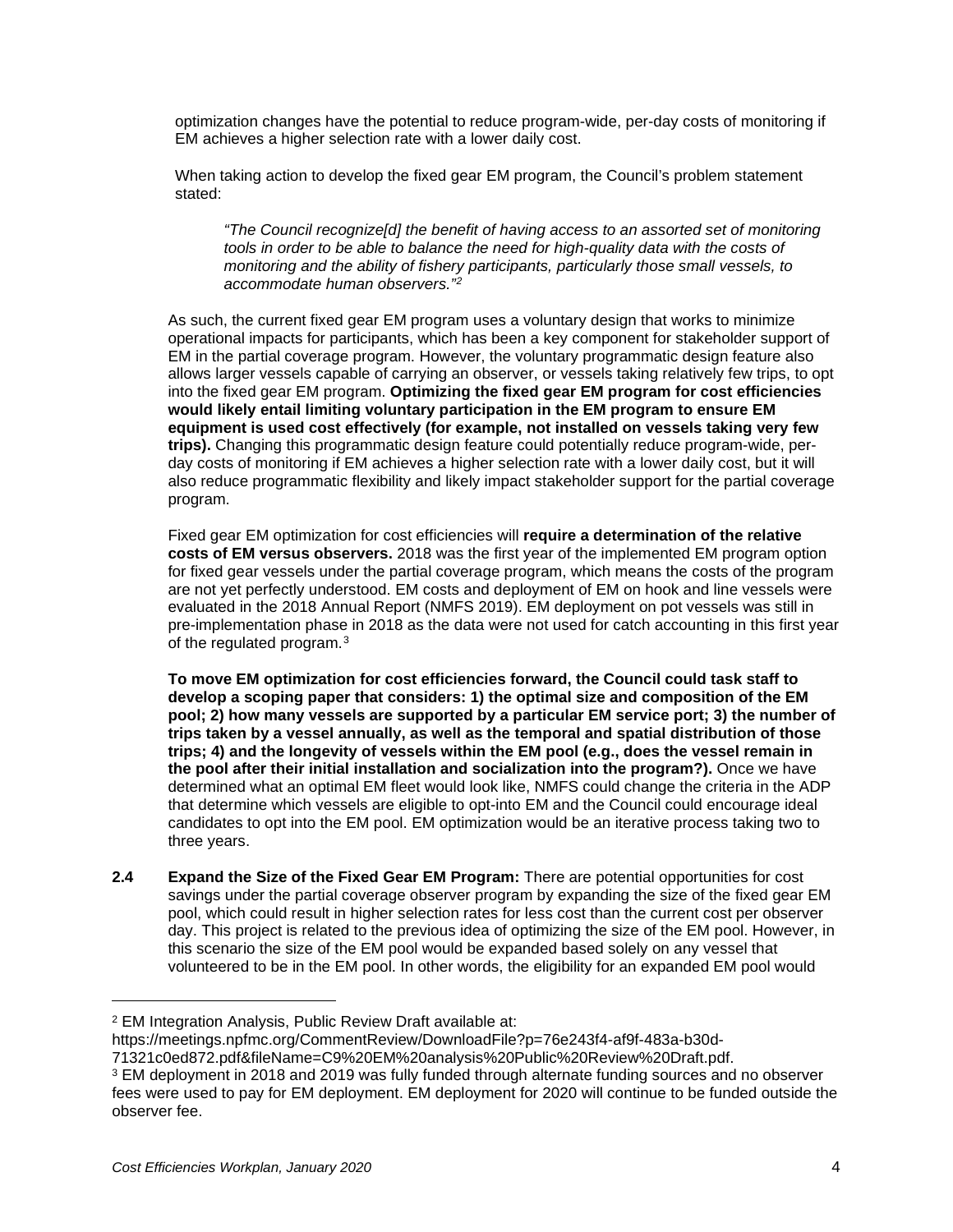not specifically be connected to cost efficiency. Rather, overall cost efficiency would be achieved through an expanded fixed gear EM pool under the assumption that a mature EM program proved to be more cost efficient than the current cost per observer day. While the cost of initially installing EM equipment on vessels is relatively high, vessels that remain in the program for multiple year could produce data at lower monitoring costs. The primary post-installation costs for EM include maintenance, licensing, and data review.

Next steps to move this project forward would be similar to the previous EM optimization for cost efficiency: determine the relative costs of EM versus observers as well as estimates for cost scaling EM, and work to develop proxy weight protocols and methods for collecting biological samples (either through some level of observer coverage and/or shoreside sampling). The current fixed gear EM pool may be expanded through the ADP process, though staff are not currently tasked to this project. These tasks would require a moderate amount of staff time and resources.

<span id="page-4-0"></span>**2.5 Change the Definition of Zero Selection:** Changing the definition of the Zero Selection pool could provide the Council an opportunity for cost savings in the partial coverage observer program by re-evaluating those vessels placed into the Zero Selection pool. Currently, vessels are placed in Zero Selection primarily based on the vessel's size and gear – hook and line and pot vessels under 40 ft and jig vessel regardless of length are placed in Zero Selection; hook and line and pot vessels 40 ft and over (and all trawl) are included in the sampling frame. **If vessels that take very few trips per year were added to Zero Selection, and these vessels were taken out of the EM pool, then it could improve the efficiency of the EM program, but it is less certain the level of impact these changes would have on observer deployment rates.**

To move changes to the definition of Zero Selection forward, the Council would need to consider the potential for efficiency gain from redefining Zero Selection criteria, and moving vessels in or out of the sampling frame, while not reducing the number of trips (or catch) that remains in the frame. This would require staff to work with the Fishery Monitoring and Advisory Committee (FMAC) as well as the Partial Coverage Fishery Monitoring and Advisory Committee (PCFMAC, formerly the 'Partial Coverage Subgroup').<sup>4</sup> Potential data needs include: an analysis of vessels that might be candidates for a re-evaluated zero selection pool, an evaluation of data quality and management impacts for changing the Zero Selection pool, and an estimation of cost efficiency gains from a revised Zero Selection pool. Changing the definition of Zero Selection would not require a change in the regulations, as the criteria for who is in Zero Selection are contained in the Annual Deployment Plan.

- <span id="page-4-1"></span>**2.6 Cost Implications of Partial Coverage Flexibilities:** This section of the workplan reviews different flexibilities that are built into the partial coverage observer program's design. **In general, these flexibilities are costly. Re-evaluating these flexibilities provides the Council an opportunity to take action on staff tasking for an analysis of the potential cost savings for any particular option.**
	- **The current partial coverage program requires a three-day notice for deploying atsea observers.** Utilizing a three-day window is expensive, as it gives both the agency and the observer provider a relatively short advance warning. This design was utilized to increase the level of flexibility afforded to fishermen to minimize the impact of their fishing trip (e.g., timing of the trip). Cost savings could potentially be incurred by extending the length of the notice for deploying at-sea observers, though this change would require buy-in from the industry by logging their fishing trips in the ODDS system further in

<span id="page-4-2"></span><sup>4</sup> At the Council's October 2019 meeting, the Council established the Partial Coverage Fishery Monitoring Advisory Committee (PCFMAC) and endorsed the scope purpose and tasking for the Council's three monitoring committees (FMAC, PCFMAC, and Trawl EM Committee) as described in the staff document, "Strategic overview of Council monitoring committees. The October 2019 Strategic Overview of Council Monitoring Committees document is available on under agenda item C3: https://meetings.npfmc.org/Meeting/Details/823.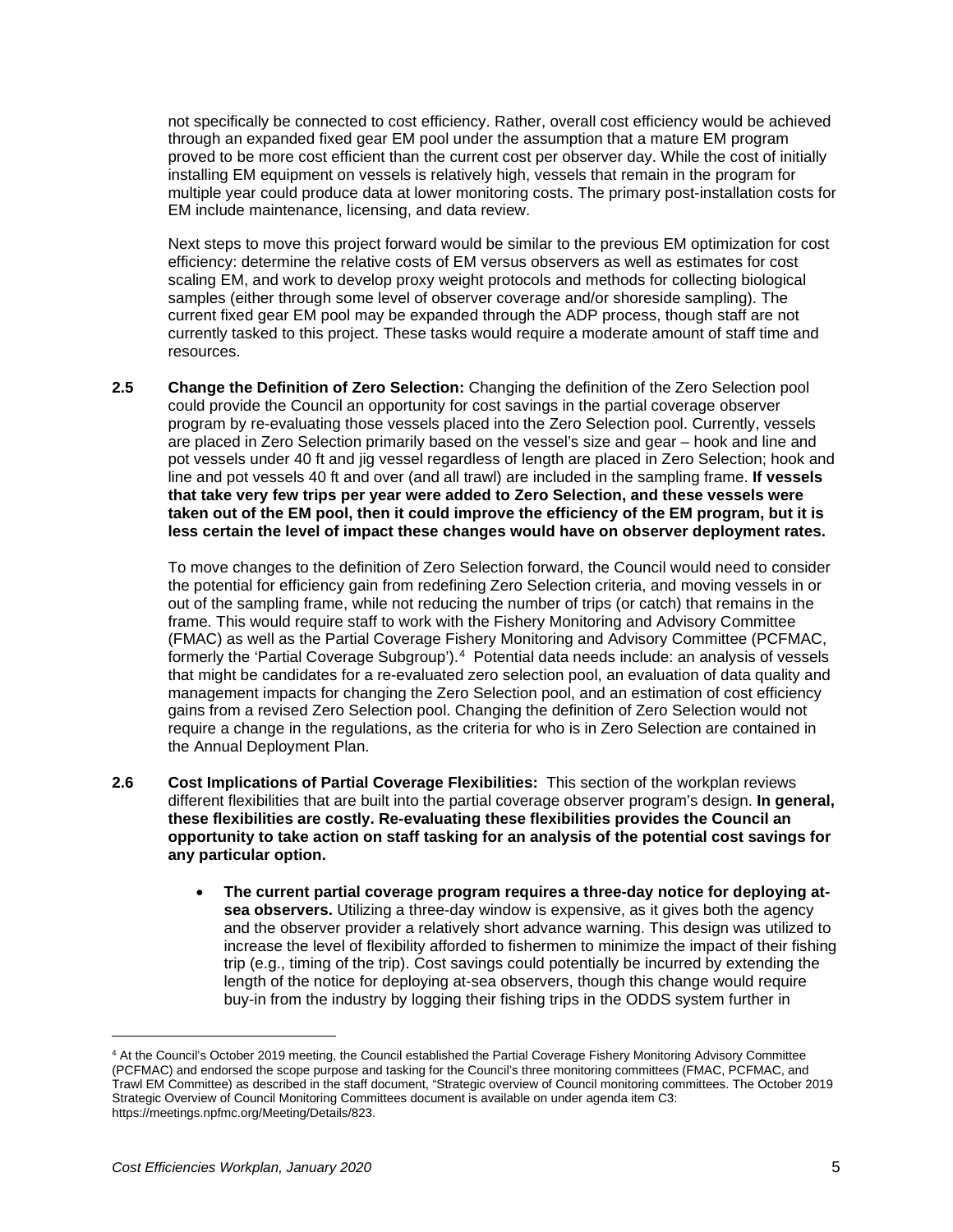advance from their departure date. **The actual cost savings of extending the trip notification period are uncertain at this time and would require further analysis from staff as well as a regulatory change.** 

- **Under the current partial coverage program, observers and their equipment are not staged at a select number of primary ports (e.g., Dutch Harbor, Kodiak, or Sitka).**  Industry stakeholders have expressed concern over the costs (e.g., airline baggage fees) related to transporting observer equipment such as baskets. While observer equipment is currently staged at the primary ports of Kodiak and Dutch Harbor, this is primarily done for the full coverage observer program because of the emphasis of flexibility inherent to the partial coverage program. When a partial coverage trip is selected for coverage, regardless of what port that vessel departs from, an observer can travel to the port with their equipment to leave on time. Staging observer equipment will decrease programmatic flexibilities, as vessels would be required to depart from ports where equipment was staged, and the actual cost savings are uncertain at this time and would require further analysis from staff.
- **The current partial coverage program allows vessels to operate out of any port with a Federal Fishing Permitted processor.** This flexibility allows vessels to operate as they usually would but increases costs for travel and observer down-time. There are potential programmatic cost savings by reducing the number of ports from which observers can deploy. Actual cost savings are uncertain at this time and would require further analysis from staff.
- **Trip selection compared to Vessel Selection.** There is an opportunity for cost efficiencies under the partial coverage program by re-evaluating trip selection as the sole method for assigning observers and EM. From 2013 to 2014, the partial coverage program used the vessel rather than the trip for vessels greater than or equal to 40 ft and less than 57.5 ft as the primary sampling unit from which to randomize observer deployment. Under this approach, selected vessels were required to carry observers for all trips during their selected 2-month period. Using vessel selection reduces the need for observer travel, and when combined with full monitoring, generates representative data. While this 'reference fleet' concept was used in 2013 and 2014 in the North Pacific, it was abandoned in our region in 2015 due to poor rates of observation of selected vessels (i.e., vessels disproportionately canceled their trips or did not fish in their selected time period). Cost savings could be accomplished through vessel selection or other deployment models that increase the amount of time observers spend on a selected vessel to reduce travel cost and observer down-time. As with the other flexibilities incorporated into the existing program, actual cost savings are uncertain at this time and would require further analysis from staff.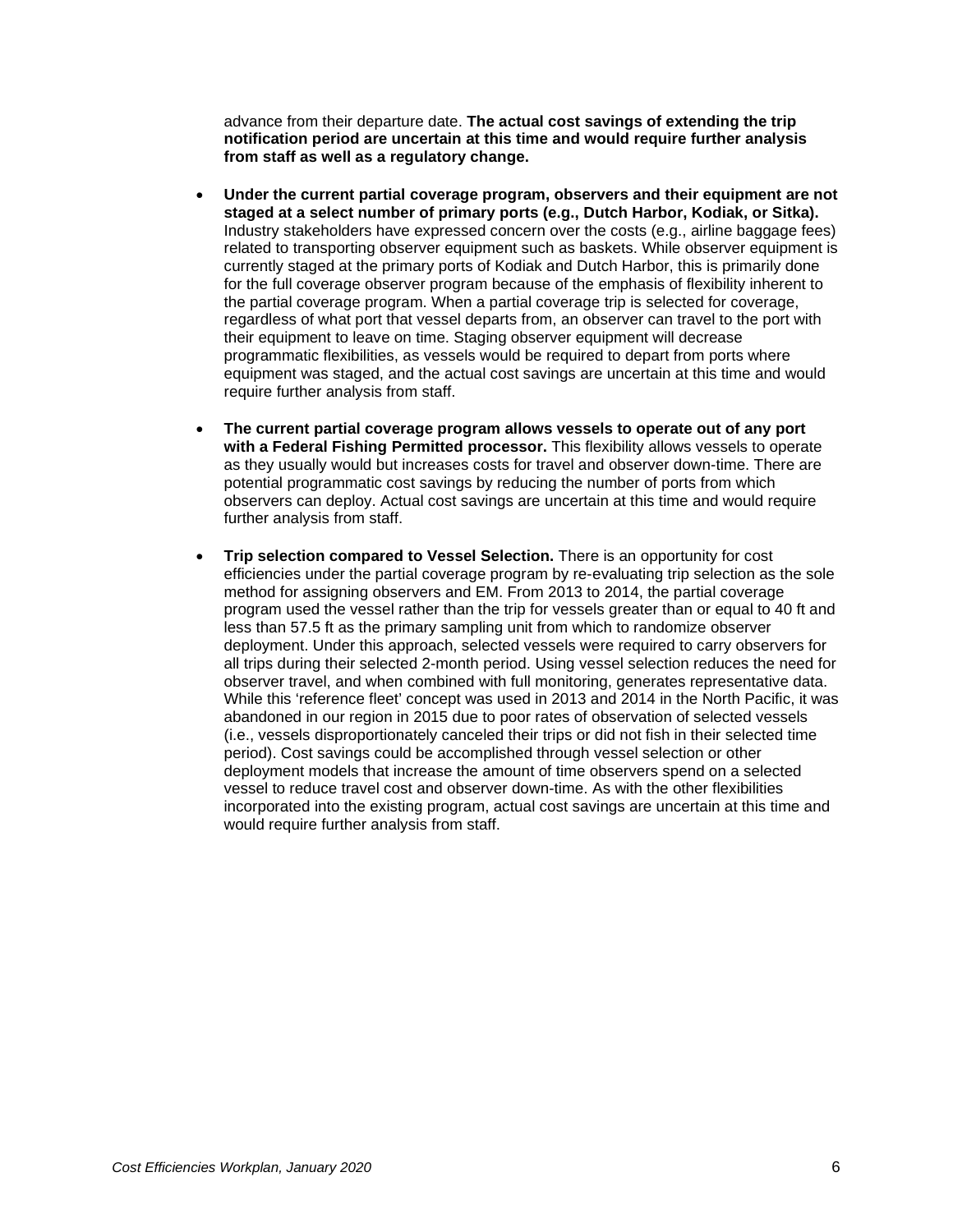| <b>Project Title</b>                       | <b>Potential to achieve Council's</b><br>monitoring objectives?                                                                                                                                                                                                                                                                                                                                             |                                                                                                                                                                                                                                                                                                           | <b>Ability to</b><br>improve Cost<br><b>Efficiency</b>                                                                                                   | <b>Pros</b>                                                                                                                                                                                                                                       | Cons                                                                                                                                                                                              |
|--------------------------------------------|-------------------------------------------------------------------------------------------------------------------------------------------------------------------------------------------------------------------------------------------------------------------------------------------------------------------------------------------------------------------------------------------------------------|-----------------------------------------------------------------------------------------------------------------------------------------------------------------------------------------------------------------------------------------------------------------------------------------------------------|----------------------------------------------------------------------------------------------------------------------------------------------------------|---------------------------------------------------------------------------------------------------------------------------------------------------------------------------------------------------------------------------------------------------|---------------------------------------------------------------------------------------------------------------------------------------------------------------------------------------------------|
| Pelagic<br><b>Trawl EM</b>                 | Minimize<br>monitoring<br>effect                                                                                                                                                                                                                                                                                                                                                                            | Yes                                                                                                                                                                                                                                                                                                       | - During the<br>EFP, there is<br>large<br>benefit to the<br>program since<br>EFP is funded                                                               | - Broad<br>support from<br>industry and                                                                                                                                                                                                           | - Depending<br>on scale of<br>"maximized"<br>retention,<br>could impact<br>NMFS' ability<br>to collect data<br>on discarded                                                                       |
|                                            | Depending on scale<br>Improve<br>of "maximized"<br>discard<br>estimates<br>retention, could<br>impact ability to<br>collect data<br>Potential to improve<br>Improve<br><b>PSC</b><br>PSC monitoring if it<br>includes shoreside<br>monitoring<br>observers and<br>Enable fish-<br>shoreside plant<br>depend.<br>components to<br>data<br>enable PSC<br>collection<br>sampling<br>(e.g. stock<br>assessment) |                                                                                                                                                                                                                                                                                                           |                                                                                                                                                          | budgetary<br>other<br>stakeholders<br>- Possible cost<br>efficiencies<br>gained by<br>through                                                                                                                                                     |                                                                                                                                                                                                   |
|                                            |                                                                                                                                                                                                                                                                                                                                                                                                             |                                                                                                                                                                                                                                                                                                           | grants.<br>- Long term,<br>cost<br>efficiencies                                                                                                          | stationing<br>observers<br>shoreside                                                                                                                                                                                                              | species (e.g.<br>biologicals<br>from sharks).                                                                                                                                                     |
|                                            |                                                                                                                                                                                                                                                                                                                                                                                                             | are still<br>unknown and<br>will be<br>assessed<br>during the<br>EFP. Costs                                                                                                                                                                                                                               | (e.g., reduced<br>human capital<br>costs).<br>- Provide PSC<br>counts at a<br>lower cost than                                                            |                                                                                                                                                                                                                                                   |                                                                                                                                                                                                   |
|                                            | Flexible &<br>responsive<br>program                                                                                                                                                                                                                                                                                                                                                                         | Yes                                                                                                                                                                                                                                                                                                       | will include EM<br>deployment,<br>video review                                                                                                           | at-sea<br>observers<br>- Reduce the<br>observer effect                                                                                                                                                                                            |                                                                                                                                                                                                   |
|                                            | <b>Distribute</b><br>Yes - though it will<br>burden fairly<br>depend on how EM<br>program develops &<br>& equitably<br>who pays for what                                                                                                                                                                                                                                                                    | and data<br>storage, and<br>the costs of a<br>shoreside                                                                                                                                                                                                                                                   |                                                                                                                                                          |                                                                                                                                                                                                                                                   |                                                                                                                                                                                                   |
|                                            | Minimize<br>operational<br>impact for<br>participants                                                                                                                                                                                                                                                                                                                                                       | Yes                                                                                                                                                                                                                                                                                                       | sampling<br>program.                                                                                                                                     |                                                                                                                                                                                                                                                   |                                                                                                                                                                                                   |
|                                            | Positive<br>stakeholder<br>support                                                                                                                                                                                                                                                                                                                                                                          | Yes                                                                                                                                                                                                                                                                                                       |                                                                                                                                                          |                                                                                                                                                                                                                                                   |                                                                                                                                                                                                   |
| Integrated<br><b>Fixed Gear</b><br>Program | Minimize<br>monitoring<br>effect                                                                                                                                                                                                                                                                                                                                                                            | Initial analysis<br>shows less<br>evidence of a<br>monitoring effect in<br>EM hook-and-line<br>as compared to<br>observer hook-and-<br>line pool. The<br>monitoring effect<br>could be eliminated<br>if the current model<br>was changed to full<br>EM coverage with<br>trips post-selected<br>for review | The costs for<br>shoreside<br>sampling<br>component<br>lare unknown<br>and may not<br>provide any<br>cost savings<br>compared to<br>at-sea<br>observers. | - Shoreside<br>sampling from<br>fixed gear<br>vessels could<br>provide census<br>counts and<br>biological<br>samples for<br>retained catch<br>at a lower cost<br>than at-sea<br>observer days.<br>- Integrating<br>EM data to re-<br>evaluate the | - Without a<br>shoreside<br>sampling<br>program, less<br>fishery-<br>dependent<br>biological data<br>(including<br>weight<br>information)<br>will be<br>collected and<br>count towards<br>the re- |

|  |  |  | Table 1. Potential Impacts, Pros/Cons, and Cost Savings of Each Option |  |  |  |  |
|--|--|--|------------------------------------------------------------------------|--|--|--|--|
|--|--|--|------------------------------------------------------------------------|--|--|--|--|

Accessibility of this Document: Effort has been made to make this document accessible to individuals with disabilities and compliant with Section 508 of the Rehabilitation Act. The complexity of this document may make access difficult for some. If you encounter information that you cannot access or use, please call us a[t 907-271-2809](tel:%28907%29%20586-7228) so that we may assist you.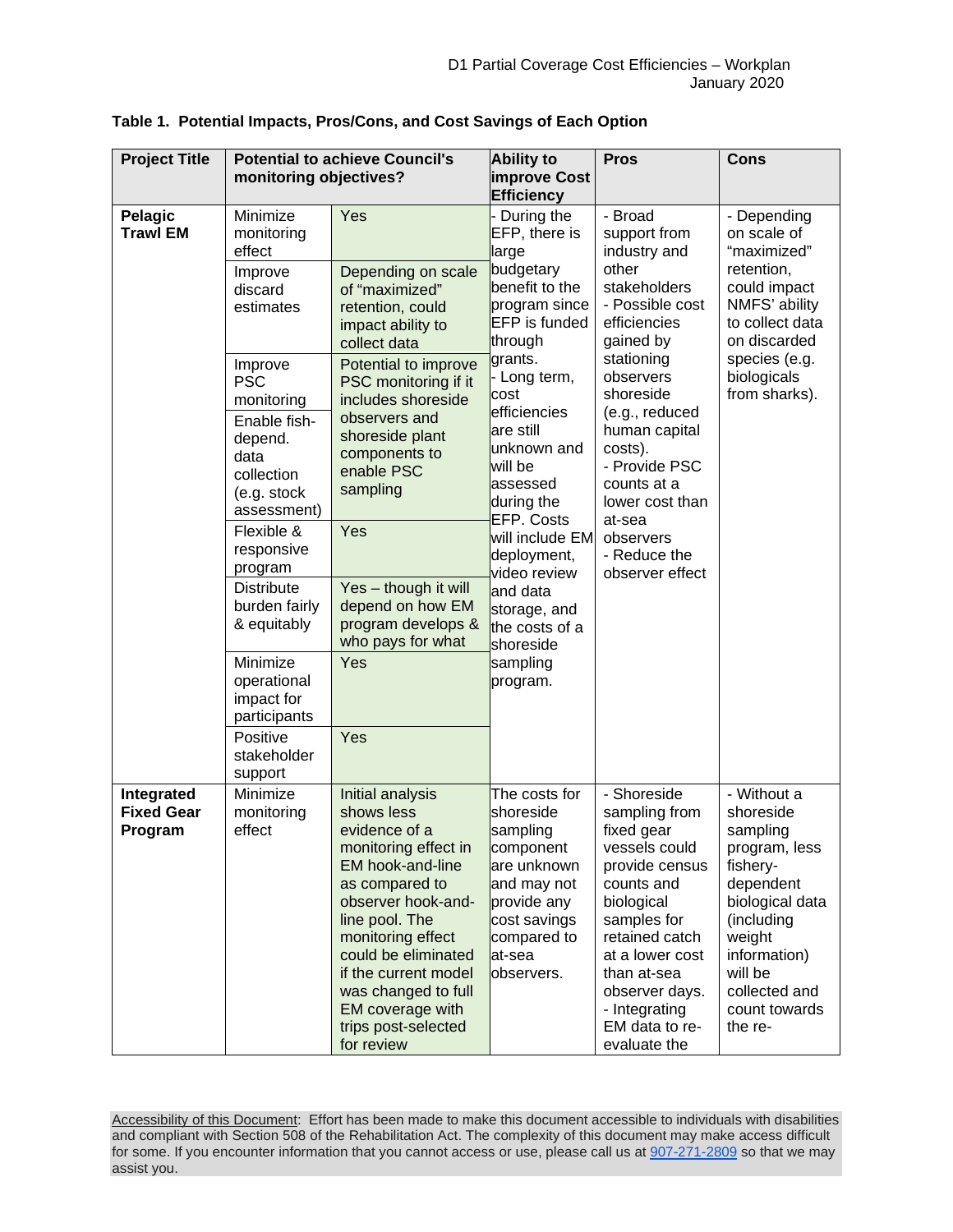| Improve<br>discard<br>estimates                                             | Depending on scale<br>of full or<br>"maximized"<br>retention, could<br>impact ability to<br>collect discard data                                                                                                | 15% hurdle,<br>while<br>considering<br>potential data<br>gaps and<br>needs for both<br>catch | evaluated<br>hurdle.<br>- Unless there<br>was full<br>retention (by a<br>reference fleet<br>or other            |
|-----------------------------------------------------------------------------|-----------------------------------------------------------------------------------------------------------------------------------------------------------------------------------------------------------------|----------------------------------------------------------------------------------------------|-----------------------------------------------------------------------------------------------------------------|
| Improve<br><b>PSC</b><br>monitoring                                         | Potential to improve<br>PSC monitoring if<br>combined with<br>shoreside sampling<br>program & full<br>retention                                                                                                 | accounting and<br>stock<br>assessments,<br>could<br>potentially free<br>up observer          | solution), the<br>biological<br>sampling<br>shoreside<br>would be<br>limited to                                 |
| Enable fish-<br>depend.<br>data<br>collection<br>(e.g. stock<br>assessment) | <b>Potentially</b><br>negative; Important<br>to recognize<br>tradeoffs between<br>types of fishery-<br>dependent data<br>collected by at-sea<br>observers versus<br>EM if the 15%<br>hurdle is re-<br>evaluated | days or lead to<br>higher<br>coverage<br>rates.                                              | retained<br>species and<br>would be<br>biased to<br>market-sized<br>fish (e.g., no<br>sampling of<br>discards). |
| Flexible &<br>responsive<br>program                                         | Potential to design a<br>flexible and<br>responsive<br>program, but need<br>to consider how<br>implementation of<br>different elements<br>would be<br>accomplished                                              |                                                                                              |                                                                                                                 |
| <b>Distribute</b><br>burden fairly<br>& equitably                           | No change                                                                                                                                                                                                       |                                                                                              |                                                                                                                 |
| Minimize<br>operational<br>impact for<br>participants                       | <b>Potentially negative</b><br>as full retention<br>would impact<br>vessels, and<br>shoreside sampling<br>program might<br>require changes in<br>processing plants.                                             |                                                                                              |                                                                                                                 |
| Positive<br>stakeholder<br>support                                          | Potentially negative,<br>even though the<br><b>Council has</b><br>received public<br>testimony in favor,<br>as operational<br>impacts might                                                                     |                                                                                              |                                                                                                                 |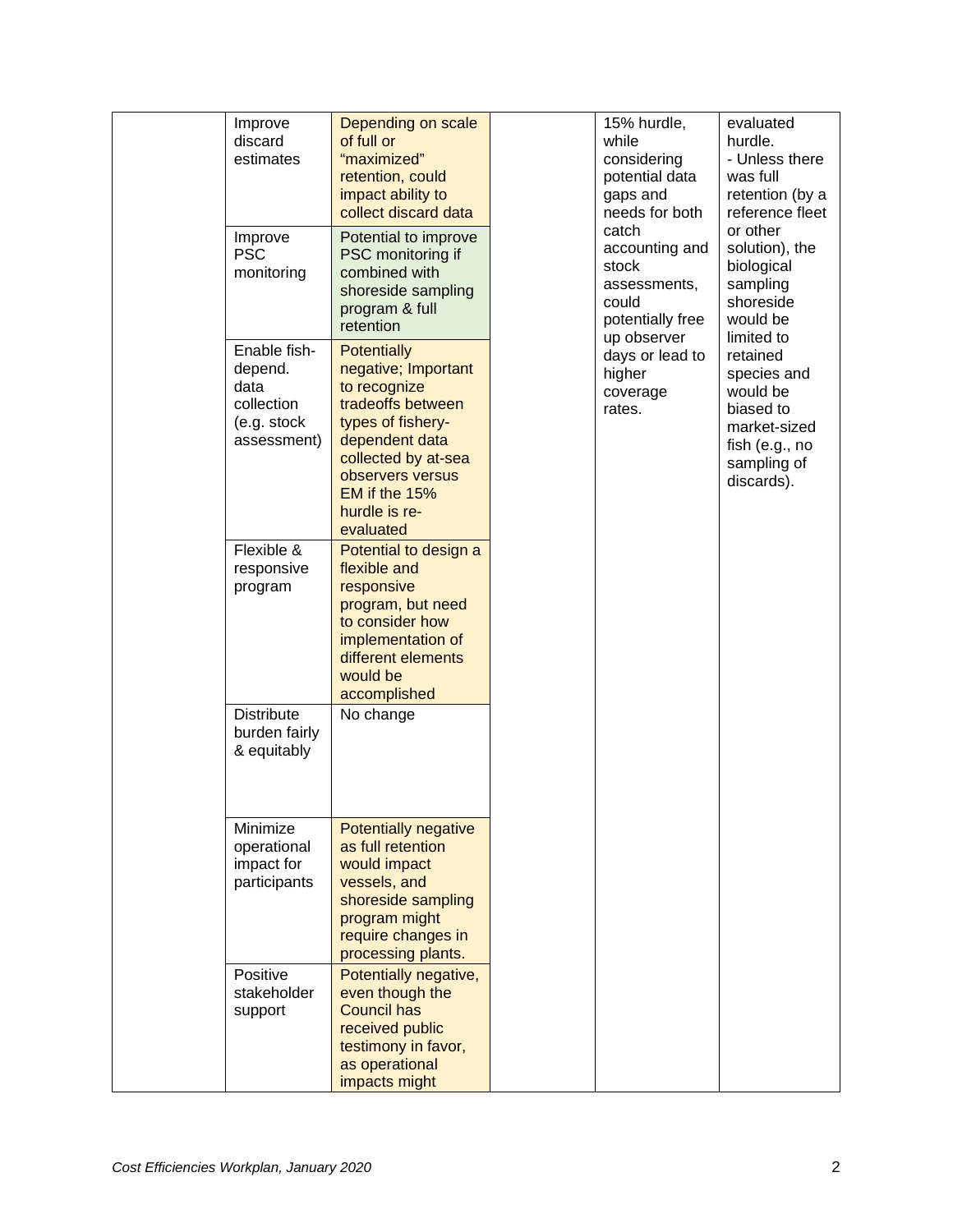|                                                                               |                                                                                          | change public<br>support.                                                                                                                                                                                                                                                                                                                                                                       |                                                                                                                                         |                                                                                                                                                        |                                        |
|-------------------------------------------------------------------------------|------------------------------------------------------------------------------------------|-------------------------------------------------------------------------------------------------------------------------------------------------------------------------------------------------------------------------------------------------------------------------------------------------------------------------------------------------------------------------------------------------|-----------------------------------------------------------------------------------------------------------------------------------------|--------------------------------------------------------------------------------------------------------------------------------------------------------|----------------------------------------|
| Optimize<br><b>Composition</b><br>of EM Pool<br>for Cost<br><b>Efficiency</b> | Minimize<br>monitoring<br>effect                                                         | Could result in more<br>Yes - Would<br>incentive for bias if<br>result in cost<br>efficiencies for<br>vessels no longer<br>eligible for EM take<br>EM program<br>"observer trips" to<br>(since EM<br>eligibility<br>minimize impact of<br>would be<br>having observers on<br>their boats.<br>based on cost                                                                                      | EM<br>optimization<br>changes have<br>the potential to<br>reduce<br>program-wide,<br>per-day costs<br>of monitoring if<br>EM achieves a | Optimizing the<br>fixed gear fleet<br>by limiting who<br>is eligible to<br>opt-in (e.g. to<br>ensure EM<br>equipment is<br>not installed<br>on vessels |                                        |
|                                                                               | Improve<br>discard<br>estimates                                                          | No change                                                                                                                                                                                                                                                                                                                                                                                       | efficiency).                                                                                                                            | higher<br>selection rate<br>with a lower                                                                                                               | taking few<br>trips) reduces<br>vessel |
|                                                                               | Improve<br><b>PSC</b><br>monitoring                                                      | No change                                                                                                                                                                                                                                                                                                                                                                                       |                                                                                                                                         | daily cost.                                                                                                                                            | flexibility.                           |
|                                                                               | Enable fish-<br>depend.<br>data<br>collection<br>(e.g. stock<br>assessment)              | No change                                                                                                                                                                                                                                                                                                                                                                                       |                                                                                                                                         |                                                                                                                                                        |                                        |
|                                                                               | Flexible &<br>responsive<br>program<br><b>Distribute</b><br>burden fairly<br>& equitably | No change                                                                                                                                                                                                                                                                                                                                                                                       |                                                                                                                                         |                                                                                                                                                        |                                        |
|                                                                               |                                                                                          | No change                                                                                                                                                                                                                                                                                                                                                                                       |                                                                                                                                         |                                                                                                                                                        |                                        |
|                                                                               | Minimize<br>operational<br>impact for<br>participants<br>Positive                        | If an optimized EM<br>program determined<br>that some vessels<br>are no longer<br>eligible to opt in<br>(e.g., vessel only<br>logs one trip), those<br>vessels would<br>remain eligible for<br>random selection<br>under the partial<br>coverage program.<br>It is possible that<br>some of these<br>vessels are small<br>and not well-suited<br>for carrying an<br>observer<br>Could result in |                                                                                                                                         |                                                                                                                                                        |                                        |
|                                                                               | stakeholder<br>support                                                                   | negative reaction if<br>some vessels are                                                                                                                                                                                                                                                                                                                                                        |                                                                                                                                         |                                                                                                                                                        |                                        |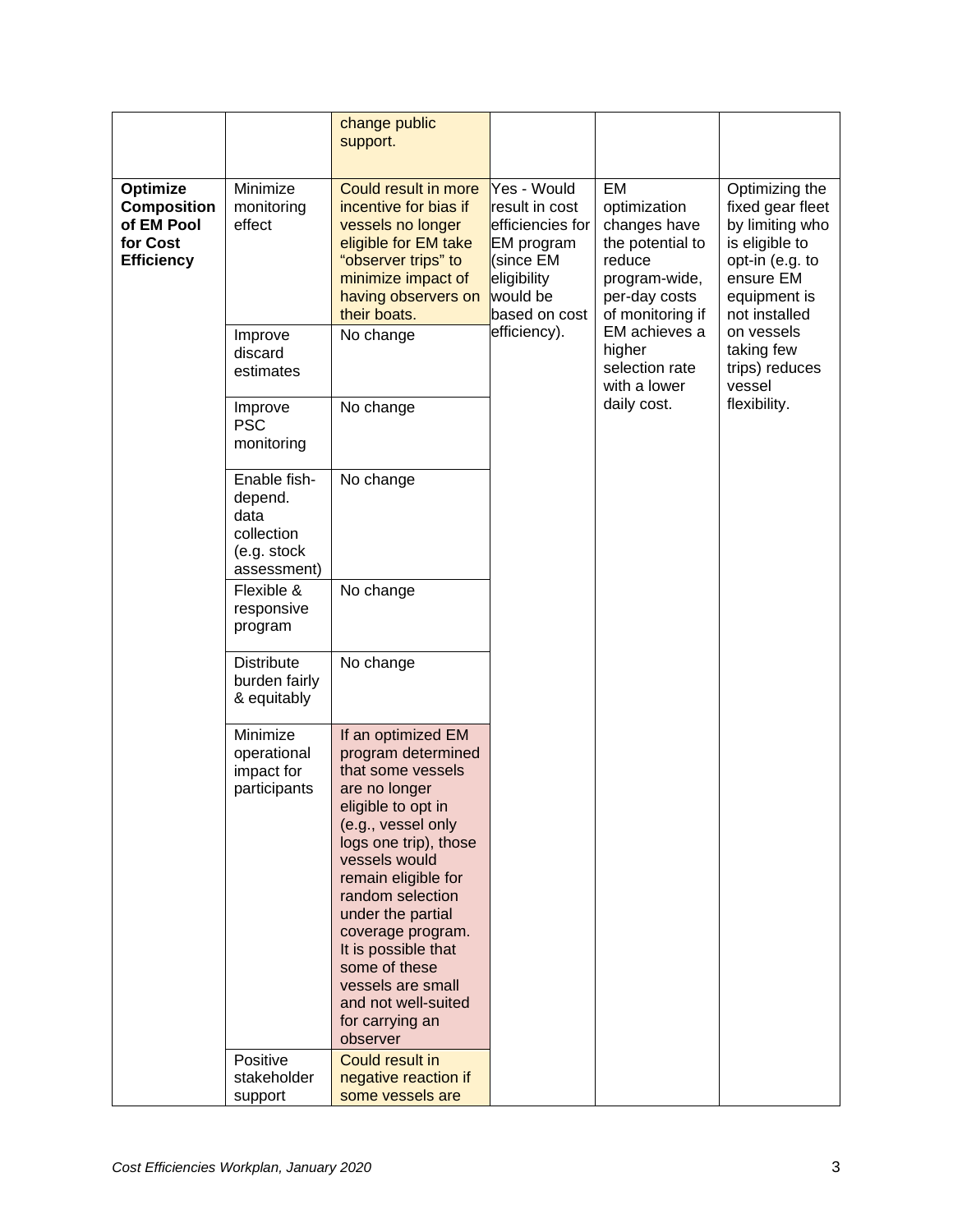|                                      |                                                                             | no longer eligible for<br><b>EM</b>                                                                                                                                                                                                                                                                                                  |                                                                                                                                                                                                                                                                                                                                                                                                        |  |  |                                                                                                        |                                                                                                           |                                                                                                                                                                                                                                                     |
|--------------------------------------|-----------------------------------------------------------------------------|--------------------------------------------------------------------------------------------------------------------------------------------------------------------------------------------------------------------------------------------------------------------------------------------------------------------------------------|--------------------------------------------------------------------------------------------------------------------------------------------------------------------------------------------------------------------------------------------------------------------------------------------------------------------------------------------------------------------------------------------------------|--|--|--------------------------------------------------------------------------------------------------------|-----------------------------------------------------------------------------------------------------------|-----------------------------------------------------------------------------------------------------------------------------------------------------------------------------------------------------------------------------------------------------|
| <b>Expand EM</b><br><b>Pool Size</b> | Minimize<br>monitoring<br>effect                                            | Initial analysis<br>shows less<br>evidence of a<br>monitoring effect in<br>EM hook-and-line<br>as compared to<br>observer hook-and-<br>line pool. The<br>potential to avoid a<br>monitoring effect is<br>even better if the<br>current model is<br>changed to one that<br>is full coverage with<br>trips post-selected<br>for review | <b>Expanding the</b><br>EM pool size<br>has potential<br>to reduce<br>programmatic<br>costs over the<br>long run.<br>While the cost<br>of installing<br>equipment on<br><b>EM</b> vessels is<br>relatively high,<br>vessels that<br>remain in the<br>program<br>produce data<br>for multiple<br>years at lower<br>monitoring<br>costs<br>(primarily<br>maintenance,<br>licensing, and<br>data review). |  |  | of EM pool<br>higher<br>for less cost<br>than the<br>current cost<br>day, even<br>when<br>data review. | Increasing size<br>could result in<br>selection rates<br>per observer<br>considering the<br>cost of video | Until proxy<br>weight<br>protocols are<br>established,<br>expanding the<br>EM pool will<br>only provide a<br>better<br>understanding<br>of encounter<br>and bycatch<br>rate, and not<br>count towards<br>the 15%<br>hurdle or stock<br>assessments. |
|                                      | Improve<br>discard<br>estimates                                             | <b>Could improve</b><br>discard counts but<br>degrade discard<br>weights without a<br>shoreside<br>component, and EM<br>expansion may lose<br>speciation of<br>discards (e.g., for<br>skates) and injury<br>assessments for<br>discarded halibut                                                                                     |                                                                                                                                                                                                                                                                                                                                                                                                        |  |  |                                                                                                        |                                                                                                           |                                                                                                                                                                                                                                                     |
|                                      | Improve<br><b>PSC</b><br>monitoring                                         | <b>Could improve PSC</b><br>counts but will<br>degrade current<br><b>PSC</b> weight data<br>and lose injury<br>assessments for<br>discarded halibut                                                                                                                                                                                  |                                                                                                                                                                                                                                                                                                                                                                                                        |  |  |                                                                                                        |                                                                                                           |                                                                                                                                                                                                                                                     |
|                                      | Enable fish-<br>depend.<br>data<br>collection<br>(e.g. stock<br>assessment) | Could increase data<br>gaps if not correctly<br>combined with<br>some amount of at-<br>sea or full retention<br>& shoreside<br>coverage                                                                                                                                                                                              |                                                                                                                                                                                                                                                                                                                                                                                                        |  |  |                                                                                                        |                                                                                                           |                                                                                                                                                                                                                                                     |
|                                      | Flexible &<br>responsive<br>program                                         | Inflexible to all data<br>needs other than<br>counts                                                                                                                                                                                                                                                                                 |                                                                                                                                                                                                                                                                                                                                                                                                        |  |  |                                                                                                        |                                                                                                           |                                                                                                                                                                                                                                                     |
|                                      | <b>Distribute</b><br>burden fairly<br>& equitably                           | No change                                                                                                                                                                                                                                                                                                                            |                                                                                                                                                                                                                                                                                                                                                                                                        |  |  |                                                                                                        |                                                                                                           |                                                                                                                                                                                                                                                     |
|                                      | Minimize<br>operational<br>impact for<br>participants                       | Yes                                                                                                                                                                                                                                                                                                                                  |                                                                                                                                                                                                                                                                                                                                                                                                        |  |  |                                                                                                        |                                                                                                           |                                                                                                                                                                                                                                                     |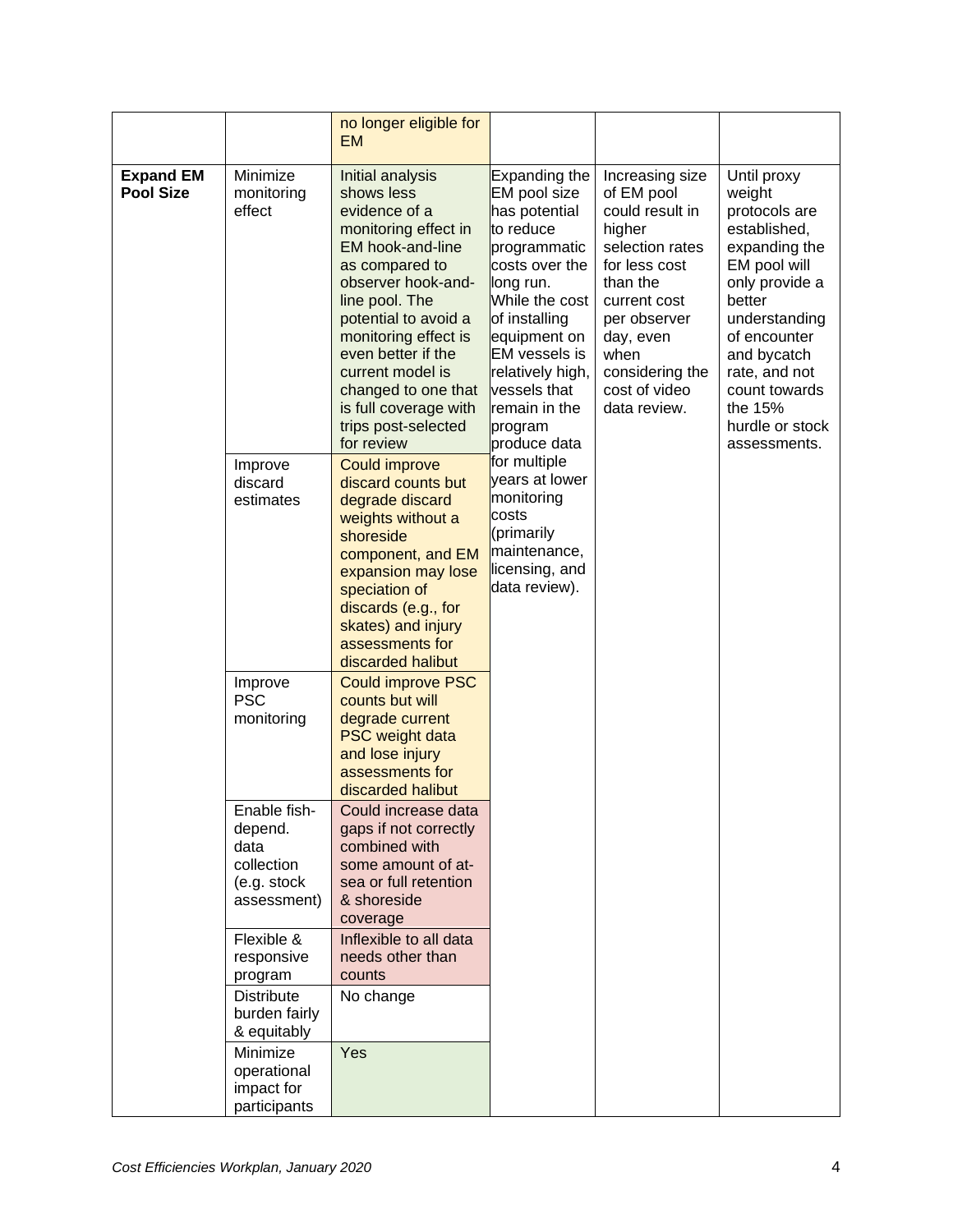|                                                    | Positive<br>stakeholder<br>support                                                                                                                    | Yes                                                                                                                                                                                                 |                                                                                      |                                                                                                                                                                                                                                                                                                                                             |                                                                                                                                                                             |
|----------------------------------------------------|-------------------------------------------------------------------------------------------------------------------------------------------------------|-----------------------------------------------------------------------------------------------------------------------------------------------------------------------------------------------------|--------------------------------------------------------------------------------------|---------------------------------------------------------------------------------------------------------------------------------------------------------------------------------------------------------------------------------------------------------------------------------------------------------------------------------------------|-----------------------------------------------------------------------------------------------------------------------------------------------------------------------------|
| <b>Expand Zero</b><br><b>Selection</b>             | Minimize<br>monitoring<br>effect                                                                                                                      | <b>Potential to</b><br>decrease monitoring<br>effect if vessels are<br>changing behavior<br>due to EM or<br>observers.                                                                              | Yes-Moving<br>vessels into<br>zero selection<br>would reduce<br>number of<br>vessels | - Has the<br>potential to<br>improve the<br>cost<br>effectiveness<br>of EM                                                                                                                                                                                                                                                                  | - Increases<br>data gaps by<br>removing more<br>vessels from<br>sampling<br>frame.                                                                                          |
|                                                    | Improve<br>discard<br>estimates<br>Improve<br><b>PSC</b><br>monitoring<br>Enable fish-<br>depend.<br>data<br>collection<br>(e.g. stock<br>assessment) | Could increase data<br>gaps by putting<br>more boats in zero<br>selection                                                                                                                           | needing to be<br>monitored with<br>the same<br>budget.                               | deployment<br>within the<br>current EM<br>pool.<br>- Increasing<br>the number of<br>small vessel<br>trips in the zero<br>selection pool<br>could impact<br>the number of<br>vessels eligible<br>for the EM<br>pool, sea day,<br>and equipment<br>costs but with<br>a minimal<br>impact on the<br>number of trips<br>in the sample<br>frame. | - Could result<br>in less<br>representative<br>trips being<br>applied to the<br>zero selection<br>pool as the<br>composition of<br>these pools<br>become more<br>disparate. |
|                                                    | Flexible &<br>responsive<br>program<br><b>Distribute</b><br>burden fairly<br>& equitably                                                              | No change<br>While the cost<br>burden would be<br>equitable, the<br>observer burden<br>would not as<br>monitoring would<br>increase on one<br>sector by removing<br>vessels from<br>another sector. |                                                                                      |                                                                                                                                                                                                                                                                                                                                             |                                                                                                                                                                             |
|                                                    | Minimize<br>operational<br>impact for<br>participants<br>Positive<br>stakeholder                                                                      | Yes<br>Yes                                                                                                                                                                                          |                                                                                      |                                                                                                                                                                                                                                                                                                                                             |                                                                                                                                                                             |
|                                                    | support                                                                                                                                               |                                                                                                                                                                                                     |                                                                                      |                                                                                                                                                                                                                                                                                                                                             |                                                                                                                                                                             |
| <b>Partial</b><br>Coverage<br><b>Flexibilities</b> | Minimize<br>monitoring<br>effect                                                                                                                      | No Change                                                                                                                                                                                           | Yes - has<br>potential to<br>significantly<br>increase cost                          | Understanding<br>what drives up<br>cost would<br>enable                                                                                                                                                                                                                                                                                     | Reducing<br>flexibility will<br>impact                                                                                                                                      |
|                                                    | Improve<br>discard<br>estimates                                                                                                                       | No Change                                                                                                                                                                                           | efficiency by<br>eliminating                                                         | evaluation of<br>tradeoffs                                                                                                                                                                                                                                                                                                                  | participants.                                                                                                                                                               |
|                                                    | Improve<br><b>PSC</b><br>monitoring                                                                                                                   | No Change                                                                                                                                                                                           | most<br>expensive<br>options.                                                        | between cost<br>and goal of<br>minimizing<br>impact on<br>vessel<br>operation.                                                                                                                                                                                                                                                              |                                                                                                                                                                             |
|                                                    | Enable fish-<br>depend.<br>data<br>collection                                                                                                         | No Change                                                                                                                                                                                           |                                                                                      |                                                                                                                                                                                                                                                                                                                                             |                                                                                                                                                                             |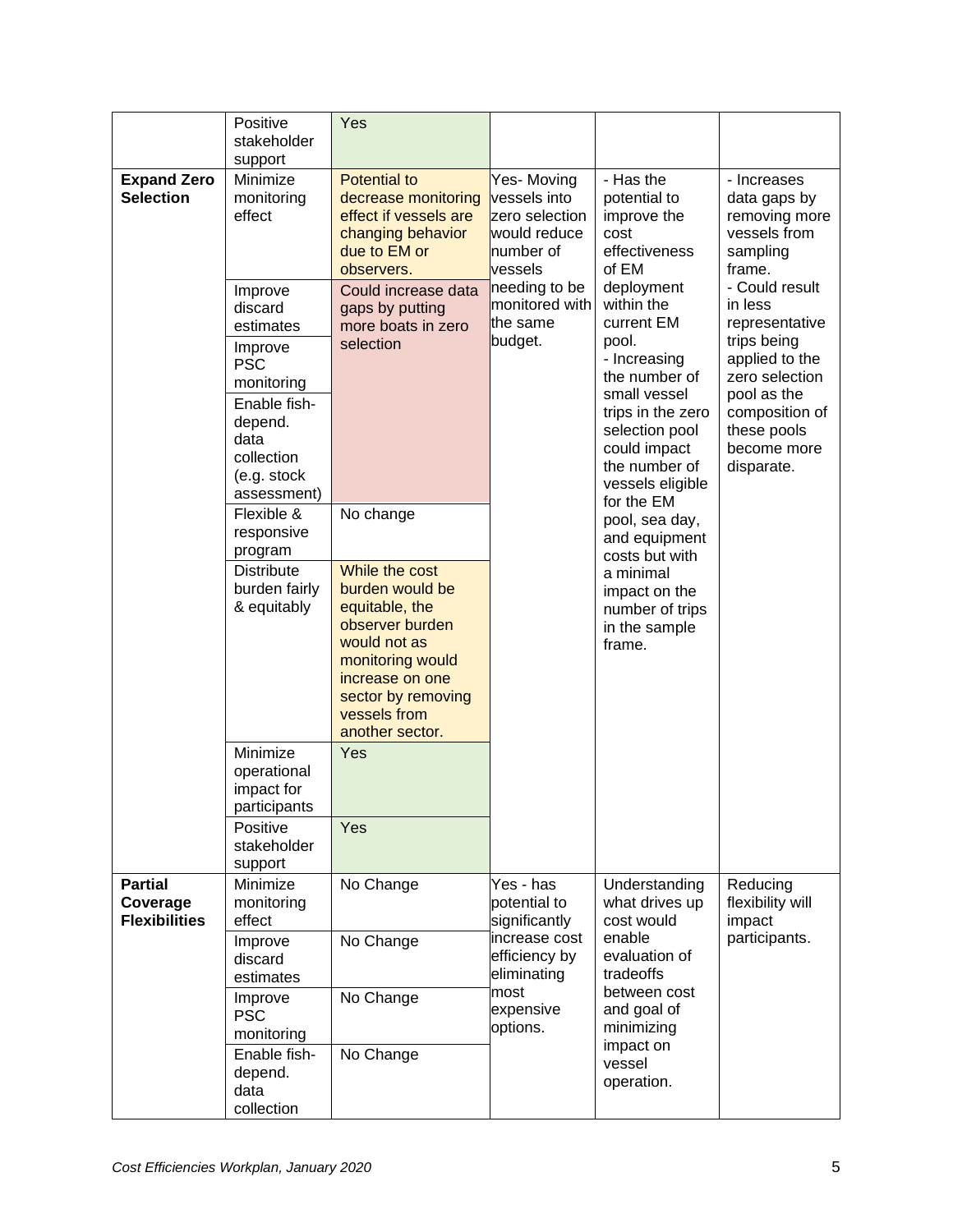| (e.g. stock<br>assessment)                            |                                                                                                   |
|-------------------------------------------------------|---------------------------------------------------------------------------------------------------|
| Flexible &<br>responsive<br>program                   | No impact flexibility<br>of program design<br>but would impact<br>vessels                         |
| <b>Distribute</b><br>burden fairly<br>& equitably     | Impacts could be<br>different for different<br>vessels                                            |
| Minimize<br>operational<br>impact for<br>participants | Would impact<br>vessel operations                                                                 |
| <b>Positive</b><br>stakeholder<br>support             | <b>Reduced flexibility</b><br>would have to be<br>balanced with<br>increased cost<br>efficiencies |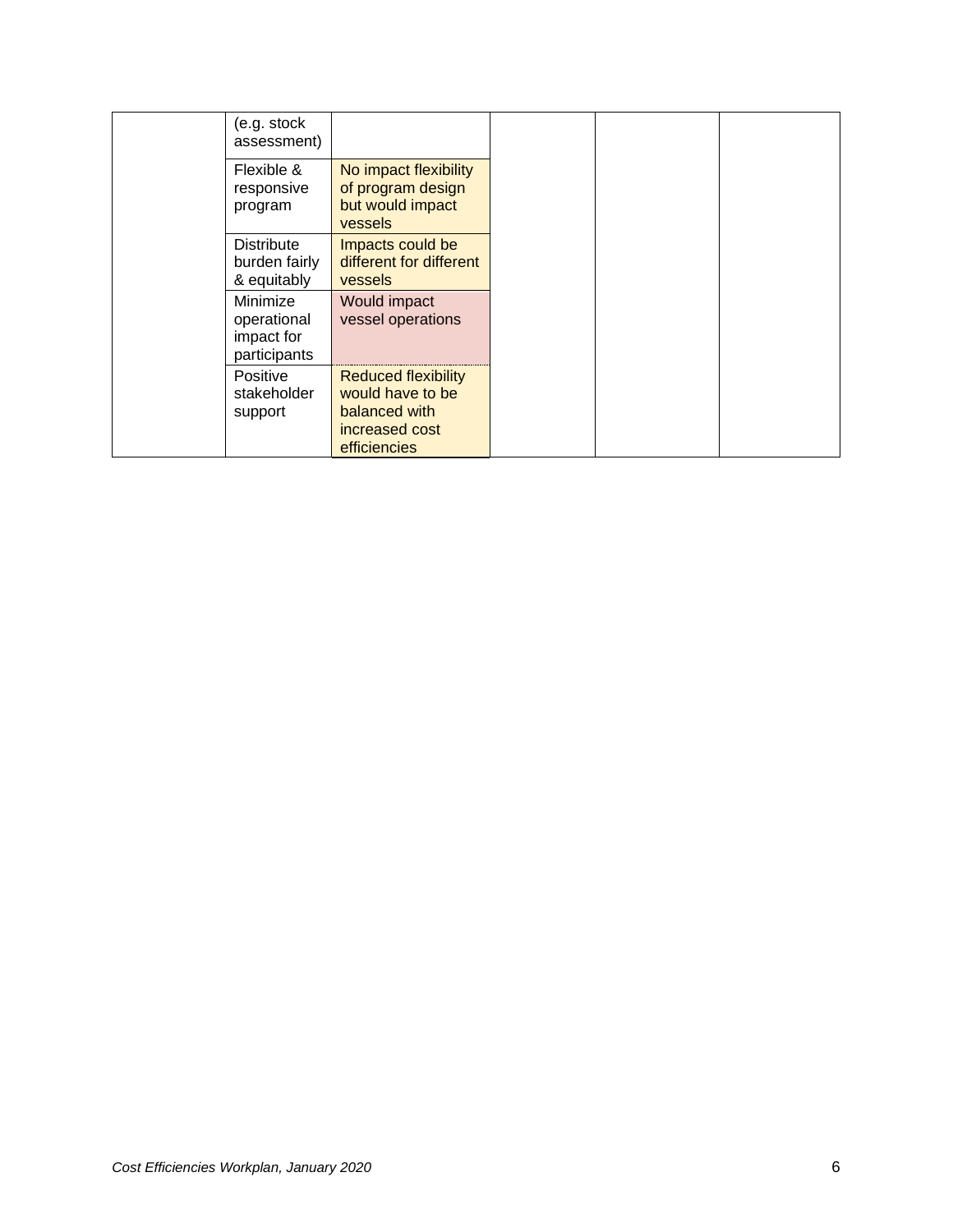| Project                                    | Implementation<br><b>Considerations</b>                                                                                | <b>Current Status</b>                                                                                                                                                                                                                                                                                                                               | <b>Next Steps</b>                                                                                                                                                                                                                                                                                                                                                                                                                                                                                                                                                                 | <b>Staff Workload &amp;</b><br><b>Timeline</b><br><b>Implications</b>                                                                                                                     |
|--------------------------------------------|------------------------------------------------------------------------------------------------------------------------|-----------------------------------------------------------------------------------------------------------------------------------------------------------------------------------------------------------------------------------------------------------------------------------------------------------------------------------------------------|-----------------------------------------------------------------------------------------------------------------------------------------------------------------------------------------------------------------------------------------------------------------------------------------------------------------------------------------------------------------------------------------------------------------------------------------------------------------------------------------------------------------------------------------------------------------------------------|-------------------------------------------------------------------------------------------------------------------------------------------------------------------------------------------|
| <b>Pelagic Trawl</b><br>EM                 | Pre-<br>implementation<br>needs to occur<br>under EFP.<br>Implementation<br>would require<br>change in<br>regulations. | - EFP approved for<br>fishing in 2020 and<br>2021.<br>- Programming<br>ODDS and CAS to<br>support EFP<br>implementation<br>underway.<br>- Development of<br>port sampling<br>program underway<br>(biologicals for<br>stock assessment<br>and PSC<br>sampling).<br>- Review of VMPs<br>underway<br>- Video review<br>protocols under<br>development. | - Implementation of<br>EFP starting Jan<br>2020.<br>- Extensive<br>coordination b/t<br>NMFS and permit<br>holders throughout<br>project<br>- Evaluation of EFP<br>data.<br>- Continued<br>monitoring by the<br><b>EM Trawl</b><br>Committee.                                                                                                                                                                                                                                                                                                                                      | - Extensive effort<br>in 2020 but expect<br>more moderate<br>effort in 2021.                                                                                                              |
| Integrated<br><b>Fixed Gear</b><br>Program | New program<br>elements likely to<br>require changes in<br>regulations.                                                | The Plan Team<br>has been tasked<br>with evaluating<br>biological sampling<br>needs to support<br>stock<br>assessments.                                                                                                                                                                                                                             | - Evaluate port<br>sampling as a lower<br>cost means of<br>providing biological<br>samples and proxy<br>weights for piece<br>counts.<br>- Conduct a<br>feasibility<br>assessment for<br>using shoreside data<br>to provide a proxy<br>weight for EM<br>discard counts.<br>- Conduct a gap<br>analysis of the level<br>of at-sea sampling<br>that would still be<br>necessary.<br>- Analyze the<br>contracting options<br>for a shoreside<br>sampling program.<br>- Coordinate<br>development of<br>common elements in<br>the trawl and fixed<br>gear EM programs,<br>such as port | - Extensive staff<br>effort.<br>- 2021 is the<br>earliest start date<br>for staff work to be<br>able to leverage<br>lessons learned<br>from trawl EM<br>shoreside program<br>development. |

**Table 2. Project logistics for implementation, next steps, and workload**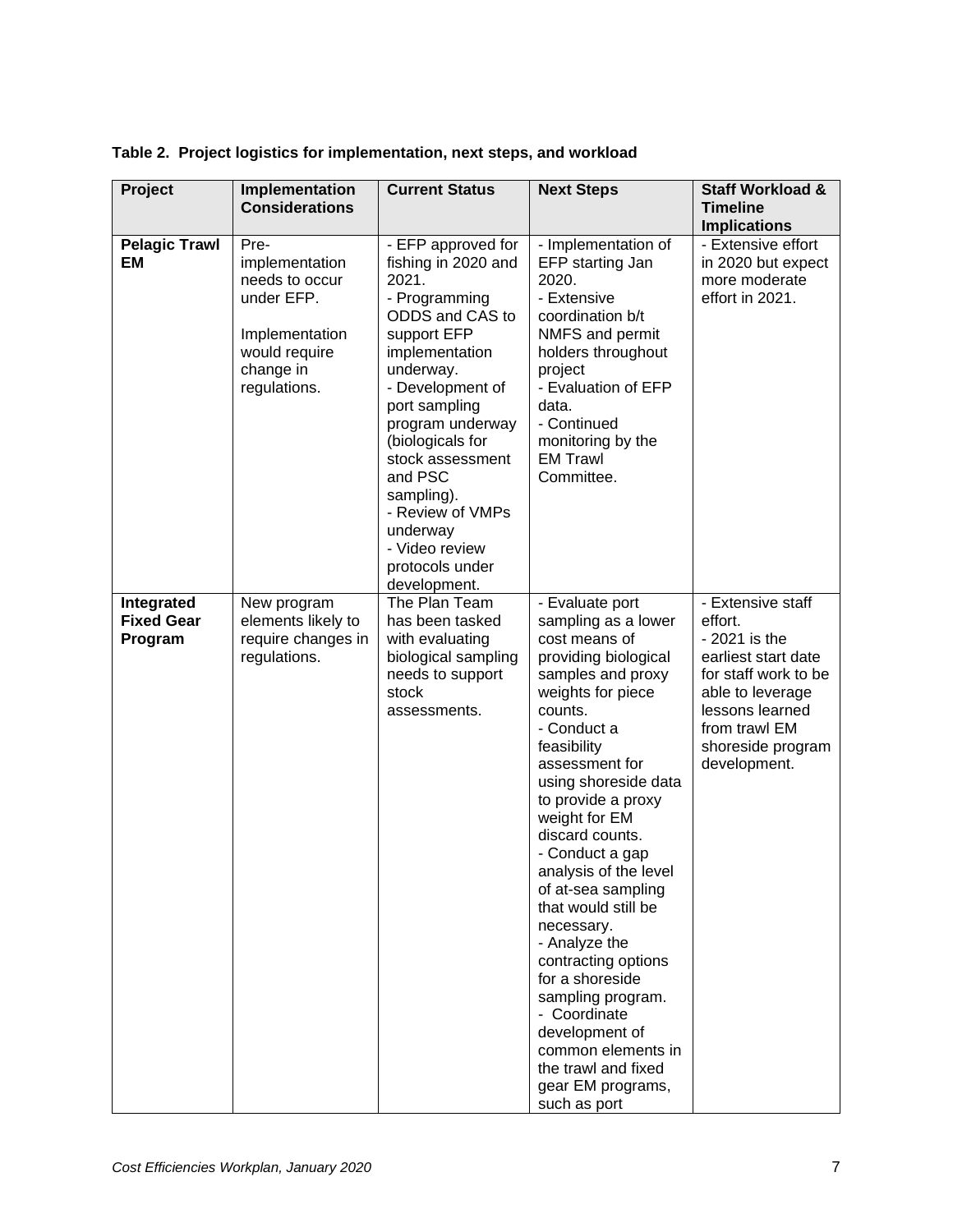| Optimize<br><b>Composition</b><br>of EM Pool<br>for Cost<br><b>Efficiency</b> | Implementation<br>through ADP<br>process. | In 2020, NMFS<br>incorporated<br>number of trips per<br>year as one<br>element in<br>prioritizing among<br>the vessels that<br>opted into EM to<br>decide which<br>vessels were<br>approved for EM. | sampling, cost<br>metrics, data review<br>options etc., to the<br>text possible using<br>the existing<br>PCFMAC, FMAC, or<br><b>Trawl EM</b><br>Committee.<br>- Development of an<br>EM cost model to<br>evaluate optimal size<br>& composition of<br>fixed gear EM pool.<br>- Estimates of<br>recurring cost to<br>maintain current EM<br>pool<br>- Estimates for data<br>review and storage<br>costs for hook-and-<br>line and pot gear.<br>- The Council could<br>reconstitute the<br><b>Fixed Gear EM</b><br>workgroup or identify<br>another forum, such<br>as the PCFMAC, to<br>provide detailed<br>guidance on<br>optimization. | - Moderate staff<br>effort; EM<br>optimization is<br>likely to be an<br>iterative process<br>taking two to three<br>years, as vessels<br>were incentivized<br>to opt into EM and<br>current EM<br>vessels are<br>returned to the<br>observer selection<br>pool. |
|-------------------------------------------------------------------------------|-------------------------------------------|-----------------------------------------------------------------------------------------------------------------------------------------------------------------------------------------------------|----------------------------------------------------------------------------------------------------------------------------------------------------------------------------------------------------------------------------------------------------------------------------------------------------------------------------------------------------------------------------------------------------------------------------------------------------------------------------------------------------------------------------------------------------------------------------------------------------------------------------------------|-----------------------------------------------------------------------------------------------------------------------------------------------------------------------------------------------------------------------------------------------------------------|
| <b>Expand EM</b><br><b>Pool Size</b>                                          | Implementation<br>through ADP<br>process. | The 2020 ADP<br>included an<br>evaluation of<br>expanding the EM<br>pool and the<br>impact on data<br>gaps.                                                                                         | - Analyze impacts on<br>proxy weight<br>protocols.<br>- Estimates for cost<br>scaling as EM pool<br>increases (the<br>number of vessels is<br>one key metric, but<br>the number of<br>days/trips fished by<br>those vessels is<br>equally important).                                                                                                                                                                                                                                                                                                                                                                                  | Moderate staff<br>effort.                                                                                                                                                                                                                                       |
| <b>Expand Zero</b><br><b>Selection</b>                                        | Implementation<br>through ADP<br>process. | A data set vessel<br>demographics and<br>fishing patterns<br>was created in<br>$20175$ could<br>provide a staring<br>place for analysis.                                                            | -An analysis would<br>need to be<br>completed to<br>determine if there<br>are vessels that<br>might be moved in or<br>out of zero selection.<br>-Evaluate data<br>quality and                                                                                                                                                                                                                                                                                                                                                                                                                                                          | Moderate staff<br>effort.                                                                                                                                                                                                                                       |

<span id="page-13-0"></span><sup>5</sup> See Option 2: Zero Selection in https://www.npfmc.org/wp-

content/PDFdocuments/conservation\_issues/Observer/OACsubgroupDP9-15-17.pdf